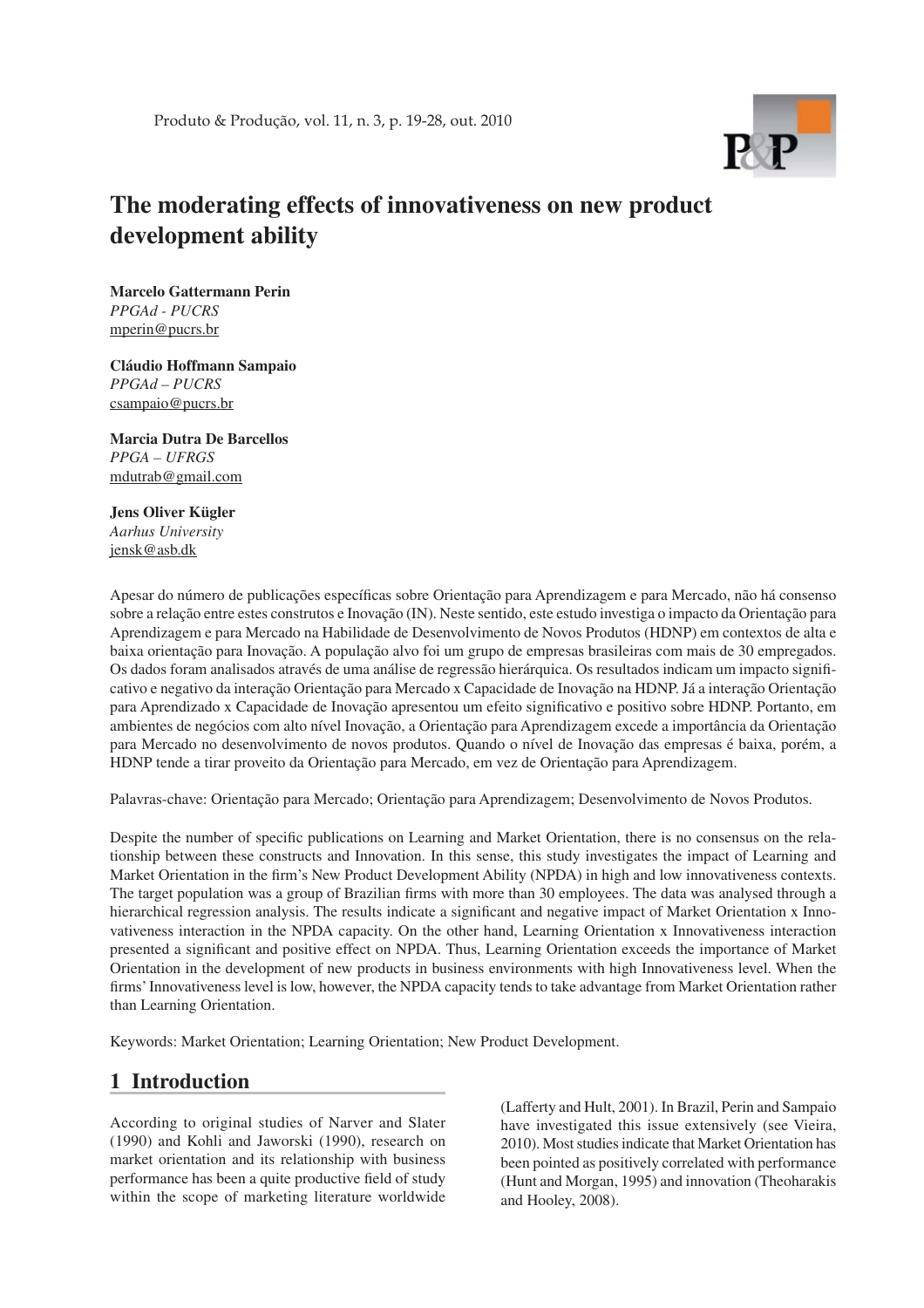Several empirical studies investigate the impact of learning orientation and Market Orientation on innovation (Slater and Narver, 1995; Hurley and Hult, 1998; Baker and Sinkula, 1999; Farrell, 2000; Lukas and Ferrel, 2000; Slater and Narver, 2000; Baker and Sinkula, 2007), aiming at understanding how firms maintain sustainable competitive advantages in their target markets.

Interestingly, some authors agree that Market Orientation is necessary but not enough to maintain competitive advantages in the long run (Slater and Narver, 1995; Dickson, 1996; Lukas and Ferrell, 2000). Day (1994) sustains that the ability to engage in organizational learning process must follow Market Orientation to assure sustainable competitive advantages to the firm. Learning Orientation and Market Orientation could therefore possibly increase the firm's new product development ability (i.e., to increase the "ability of the organization to adopt or implement new ideas, processes, or products successfully") (Hurley and Hult, 1998:44).

In spite of the relationships among Market Orientation and Learning Orientation with business performance, there are indicatives that these effects can be moderated by other constructs (Hooley et al., 2001), as the level of innovativeness (Augusto and Coelho, 2009; Menguc and Auh, 2006), for instance. The empiric impact of such marketing resources, however, are still incipient (Hooley, Greenley, Cadogan, and Fahy, 2005), especially in emerging markets (Iyer, Laplaca and Shar ma, 2006).

Previous studies indicate that Market Orientation and Learning Orientation are key antecedents of the new product development success, although some controversial results suggest potential moderators and mediators of those relationships (e.g., Lukas and Ferrell, 2000, Mavondo, Chimhanzi and Stewart, 2005; Wei and Atuahene-Gima, 2009), emphasising the lack of empirical corroboration of the relationship among Market Orientation, Learning Orientation and New Product development Ability in distinct Innovativeness contexts (Augusto and Coelho, 2009; Menguc and Auh, 2006), particularly in developing countries (Rhee, Park and Lee, 2010). In this sense, this study investigates the impact of Learning Orientation and Market Orientation in the firm's New Product development Ability in high and low Innovativeness contexts in Brazil.

## **2 Background and conceptual model**

Market Orientation has been posed as a central theme in Strategy and Marketing areas (Lafferty and Hult, 2001). Permanent changes in the competitive environment provide the basis for a priority status to be given

to the market in contemporary businesses (Neill and Rose, 2006), especially regarding the impact of Market Orientation on companies' innovation (Menguc, and Auh, 2006). Nevertheless, distinct forms of Market Orientation based on different emphases on several dimensions of that construct have been left unaddressed by academic studies.

Baker and Sinkula (2005) postulate that the success of new products is directly influenced by the Market Orientation level of the firm. This concept is consistent with other formulations (Atuahene-Gima, 1996; Han, Kim and Srivastava, 1998) and supported by previous studies (Baker and Sinkula, 1999). Market-oriented companies are more prone to develop new products that can offer distinguished benefits to the consumer, as well as superior quality in relation to competitors' products (Jaworsky and Kohli, 1993).

According to Hooley et al. (2005), Market Orientation increasing also enables the development of relationships with customers (Day, 1994) and increases the ability to develop and launch new products and services. Such ability is known as New Product Development Ability (Slater and Narver, 1995; Han et al., 1998).

Considering that market-oriented firms are more qualified to identify and assist consumers' latent needs, they have larger probability to be the first in the market with a new generation of existing products and services (Narver and Slater, 1990; Baker and Sinkula, 2005).

A successful innovation, as mentioned above, requires the development of abilities and resources in a singular way (Hooley et al., 2005) by extrapolating the stock of existent market knowledge. In line with this discussion, a consistent theoretical body investigates whether Market Orientation facilitates or obstructs the success of New Product Development Ability (e.g., Lukas and Ferrell, 2000; Gotteland and Boule, 2006). Therefore, we hypothesise that:

#### *H1 - Market Orientation has a positive impact on the New Product development Ability*

Christensen and Bower (1996) and Chandy and Tellis  $(2000)$  sustain that Market Orientation limits firms to customer-led incremental innovation activities, particularly in contexts of low level of Innovativeness (Baker and Sinkula, 2005). This stream reinforces the interference of mediators and moderators in the relationship between Market Orientation and innovation issues (Mavondo, Chimhanzi and Stewart, 2005; Wei and Atuahene-Gima, 2009). Hence, in spite of the theoretical background suggesting that there is a positive interaction between Market Orientation and Innovativeness on firm performance, this article is aligned with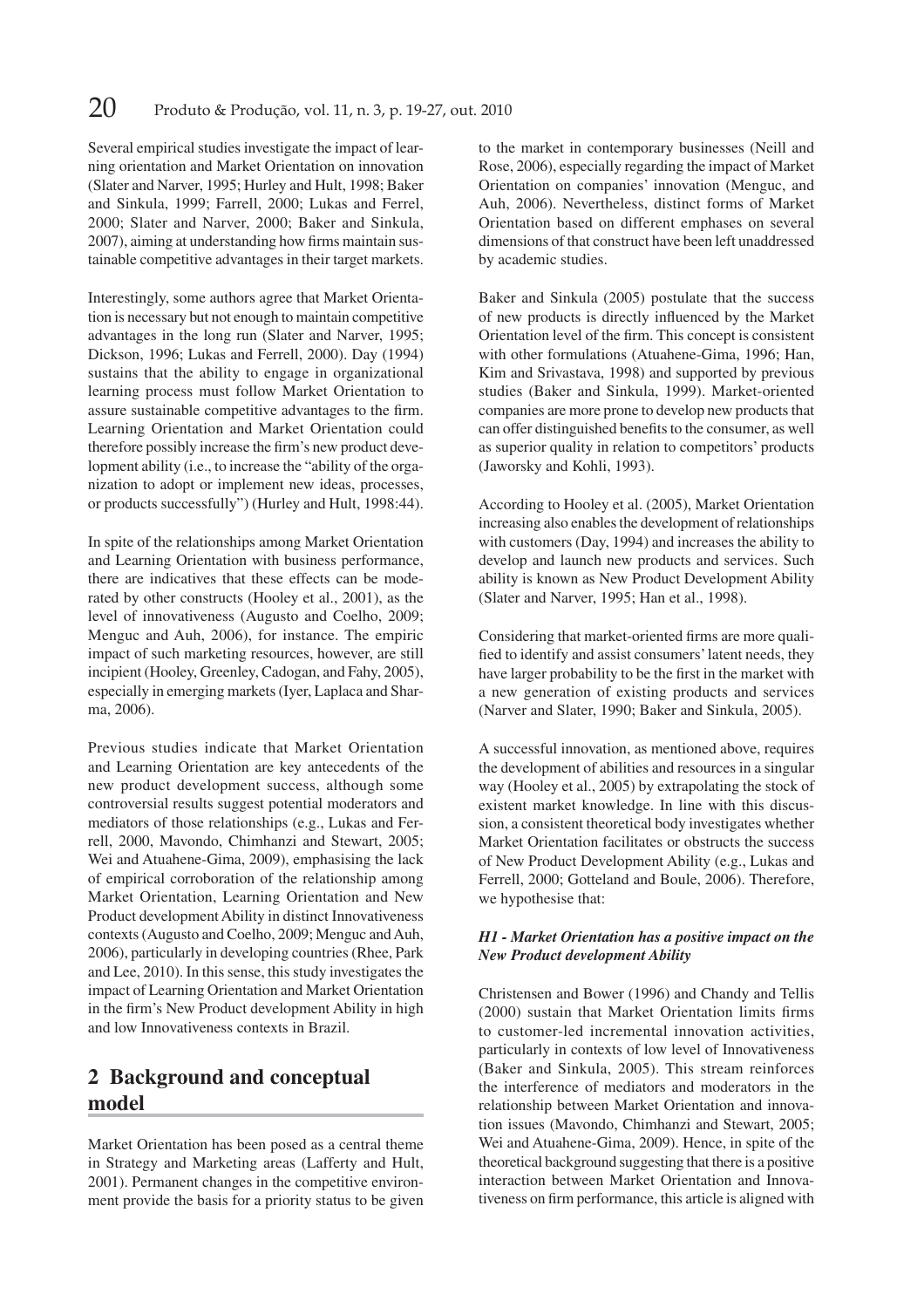a theoretical view where Market Orientation is believed to be important but not enough to modify the current mental models and to promote the innovation based on new paradigms besides those already identified in the environment (Woodside, 2004; Atuahene-Gima, 2005; Neill and Rose, 2006). In that way, Market Orientation has an essential role in more stable environments and in low Innovativeness contexts since it allows firms to identify, disseminate and answer market demands. Further, Market Orientation would not be enough to break with traditional models and to stimulate radical innovation in more turbulent environments characterized by high Innovativeness (Baker and Sinkula, 2005; Baker and Sinkula, 2007). Thereafter:

### *H2 - The impact of Market Orientation on the New Product development Ability is negatively moderated by the Innovativeness level.*

Acknowledging the growing popularity of organizational learning within firms, there is little consensus in terms of its definition, operation and methodology (Rebelo and Gomes, 2008). This lack of convergence is partially due to the fact that distinct investigators have applied the concept or terminology of learning within the firm to multiple fields (Crossan, Lane and White, 1999). Hence, several authors in the Marketing area have agreed that organizations must engage themselves in organizational learning processes to reach long-term competitive advantage by encouraging Innovativeness, particularly within dynamic and competitive environments (e.g., Atuahene-Gima, Slater, and Olson, 2005; Baker and Sinkula, 2005; Baker and Sinkula, 2007; Rhee et al., 2010), suggesting that Learning Orientation is directly associated to New Product Development Ability (Calantone, Cavusgil, and Zhao, 2002; Hult, Hurley, and Knight, 2004). Consequently:

#### *H3 - Learning Orientation has a positive impact on the New Product development Ability.*

In this sense, Learning Orientation has been recognized as strongly associated to Innovativeness (Rhee et al., 2010). According to Baker and Sinkula (1999: 413), Learning Orientation is "a set of values that influence the degree to which a firm is satisfied with its theories in use". Therefore, companies with a high level of Learning Orientation encourage or even demand from staff a permanent challenge that guides their market information processing and organizational actions (Hult et al., 2004). Thus, Learning Orientation directly affects the ability to challenge old assertions or "truths" about the market and indicates how the company should be organized to promote innovation based on new paradigms (Baker and Sinkula, 2007).

Mavondo, Chimhanzi and Stewart (2005) also associate Learning Orientation to performance and indicate that

firms with high levels of Learning Orientation outperform their rivals, particularly in turbulent, intensely competitive environments characterized by high Innovativeness contexts (McGuinness and Morgan 2005). Such outcome can be explained by a higher capacity on understanding and effectively satisfying their needs through new products and ways of doing business (Slater and Narver, 1995). However, the distinctive effects of Learning Orientation are not expected to be apparent in low Innovativeness contexts (Baker and Sinkula, 2007; Rhee et al., 2010). The main contribution of Learning Orientation to the New Product development Ability is changing theories-in-use, mental models and dominant logics, what leads to radical innovation – a characteristic not common in low Innovativeness contexts (Mavondo et al.,2005). Thus:

*H4 - The impact of Learning Orientation on the New Product development Ability is positively moderated by the Innovativeness level.*

## **3 Method**

### **3.1 Data collection procedure and sampling**

In the present study, a group of Brazilian firms with more than 30 employees was defined as target population. These firms are located in different regions of the country. Similarly to other studies on the topic (e.g. Jaworski and Kohli 1993; Sinkula et al. 1997; Baker and Sinkula, 2007), our research was designed to cover a wide range of industries.

The questionnaire was originally written in English and further translated to Portuguese by a back-translation procedure (Dillon, Madden, and Firtle, 1994). The structured questionnaire was sent by mail to Chief Executive Officers (CEOs) of 3,000 companies from different industries in Brazil. 285 valid questionnaires were obtained, yielding a response rate of 9.5 %. This result represents an acceptable response rate (Menon et al., 1996) and is considerably higher than the response rate obtained by other studies conducted in developing countries (for example, Zou et al., 1997).

In order to control non-response bias, we have tested for possible differences on early and late received questionnaires (Armstrong and Overton 1977). The t-test for early and late respondents across all variables in the questionnaire indicates no significant differences between these two groups.

We also paid particular attention to the identification of the most appropriate person to fill out the questionnaire. To ensure reliability of the gathered data, we have selected CEOs who had direct responsibility in firms' decision-making process.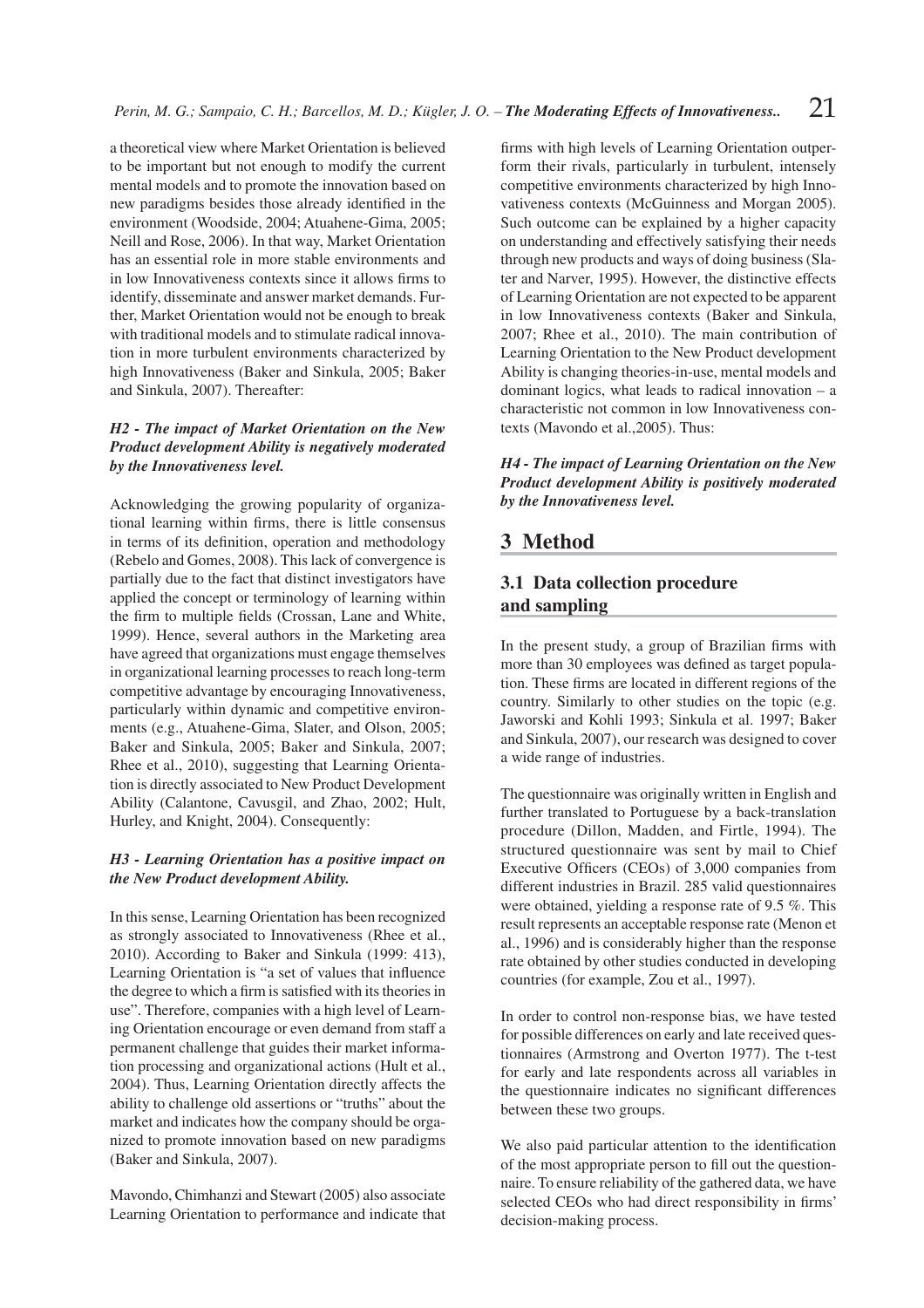### **3.2 Measures**

The constructs used in this research were developed based on existing literature, as in Hooley et al. (2005). The construct Market Orientation was based on Narver and Slater's (1990) proposition and applied with a 7-point Likert scale. Learning Orientation was conceptualized according to the definition of Sinkula et al. (1997) with a 5-point Likert scale. New Product Development Ability was formed from the propositions of Hooley, Möller and Broderick (1998) and Day (1994), using a 5-point Likert scale. Finally, Innovati-

veness was measured as the firm's tendency to initiate new procedures or systems and to engage in more innovative processes in order to achieve its targets and objectives (West and Anderson, 2003), using a 5-point Likert scale. We have also included the environment conditions (e.g., competition level and technological changes in the industry) as control variables. Previous research has shown that these variables have an impact on New Product Development Ability (Atuahene-Gima, 2005). Both variables were measured with a 5-point Likert scale. Table 1 depicts the reliability and validity of the measures.

| Table 1 – Reliability and validity of measures |  |  |  |  |
|------------------------------------------------|--|--|--|--|
|------------------------------------------------|--|--|--|--|

|                                       | <b>AVE</b> | <b>CR</b> | $\alpha$ | <b>Inter-constructs correlations</b> |          |          |      |
|---------------------------------------|------------|-----------|----------|--------------------------------------|----------|----------|------|
| <b>Item</b>                           |            |           |          |                                      |          |          |      |
| 1. Market Orientation                 | 0.43       | 0.85      | 0.85     | 0.66                                 |          |          |      |
| 2. Learning Orientation               | 0.54       | 0.82      | 0.81     | $0.45**$                             | 0.73     |          |      |
| 3. New Product development<br>Ability | 0.54       | 0.78      | 0.77     | $0.24**$                             | $0.35**$ | 0.73     |      |
| 4. Innovativeness                     | 0.71       | 0.91      | 0.91     | $0.31**$                             | $0.43**$ | $0.41**$ | 0.84 |

Note: Diagonal elements (in bold) are the square root of the Average Variance Extracted (AVE).

 $*$   $n < 0.01$ 

For testing for convergent validity, a confirmatory factor analysis (CFA) on the measurement model was conducted. The model fit indices were considered highly acceptable ( $X^2 = 327.218$ , df = 145,  $X^2/df = 2.257$ ,

RMSEA =  $0.067$ , SRMR =  $0.062$ , TLI =  $0.915$ , and  $CFI = 0.928$ .

Table 2 provides the mean, standard deviation, factor loadings and t-values for all the constructs that were

| Table 2 – Mean, standard deviation, factor loadings and t-values |
|------------------------------------------------------------------|
|------------------------------------------------------------------|

| <b>Item</b>                                                                                                              | Mean | S.D  | Loading | t value |
|--------------------------------------------------------------------------------------------------------------------------|------|------|---------|---------|
| <b>Market Orientation</b>                                                                                                |      |      |         |         |
| Our objectives and strategies are driven by the creation of customer satisfaction                                        | 5.81 | 1.08 | 0.65    |         |
| Competitive strategies are based on understanding customer needs                                                         | 5.56 | 1.20 | 0.81    | 10.96   |
| Business functions are integrated to serve market needs                                                                  | 5.46 | 1.15 | 0.73    | 10.21   |
| Business strategies are driven by increasing value for customers                                                         | 5.41 | 1.22 | 0.66    | 9.44    |
| Customer satisfaction is systematically and frequently assessed                                                          | 5.45 | 1.47 | 0.56    | 8.14    |
| Close attention is given to after sales service                                                                          | 5.17 | 1.62 | 0.54    | 7.90    |
| Top management regularly discuss competitors' strengths and weaknesses                                                   | 5.00 | 1.50 | 0.55    | 8.05    |
| Our managers understand how employees can contribute to value for customers                                              | 5.32 | 1.35 | 0.67    | 9.51    |
| <b>Learning Orientation</b>                                                                                              |      |      |         |         |
| Managers agree that our company's ability to learn is the key to competitive<br>advantage                                | 4.11 | 0.84 | 0.61    |         |
| Employee training and learning is seen as an investment rather than an expense                                           | 4.27 | 0.83 | 0.77    | 9.89    |
| The underlying values of our company include learning as a key to improvement                                            | 4.28 | 0.80 | 0.87    | 10.48   |
| Our staff realise that our perceptions of the marketplace must be continually<br>questioned                              | 3.60 | 0.94 | 0.66    | 8.90    |
| <b>New Product Development Ability</b>                                                                                   |      |      |         |         |
| Effective new product/service development processes                                                                      | 3.45 | 0.86 | 0.75    |         |
| Ability to launch successful new products                                                                                | 3.47 | 1.01 | 0.78    | 10.70   |
| We actively develop new products and services to lead the market<br><b>Innovativeness</b>                                | 3.74 | 1.02 | 0.68    | 9.91    |
| (We are more innovative than our competitors in)<br>deciding what methods to use in achieving our targets and objectives | 3.86 | 0.86 | 0.86    |         |
| initiating new procedures or systems                                                                                     | 3.83 | 0.87 | 0.87    | 18.93   |
| developing new ways of achieving our targets and objectives                                                              | 3.83 | 0.84 | 0.89    | 19.63   |
| initiating changes in the job contents and work methods of our staff                                                     | 3.71 | 0.86 | 0.73    | 14.29   |

Note: All factor loadings are significant at  $p < 0.001$ .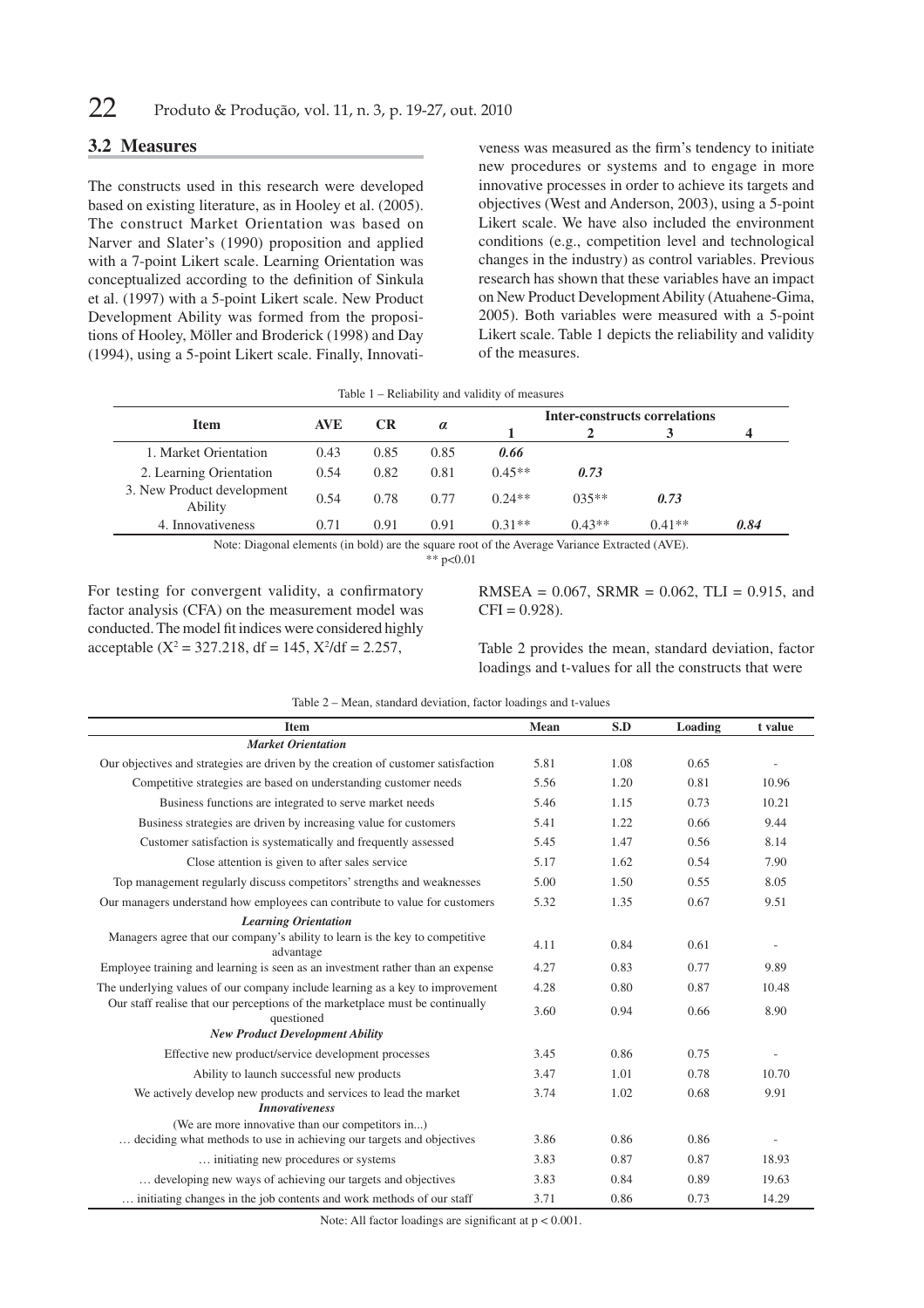investigated. The loadings of all items on each construct were found highly significant  $(p<0.001)$  and exceeded the threshold value of 0.4 suggested by Hulland (1999). The high Alpha coefficients, average extracted variance and construct reliability scores for each construct were supportive of unidimensionality. Factor loadings, t-values, and composite reliability expressed high levels of item and convergent validity. To assess discriminant validity, we contrasted the correlation of each pair of factors with the squared root variance extracted from each factor (Fornell and Larcker, 1981). In each case, the average variance exceeded the squared correlation, what supported discriminant validity. Thus, we found evidence of unidimensionality, convergent validity, discriminant validity, and measurement invariance on the measurement model. All constructs were averaged for subsequent tests.

## **4 Results**

We tested the hypothesised relationships by using hierarchical regression analysis. The interaction terms were created by using mean centred independent variables to reduce multicollinearity (Aiken and West, 1991). The results are reported in Table 3.

Model 1 depicts the control and the main effects. Model 2 includes the interaction terms Market Orientation x Innovativeness and Learning Orientation x Innovativeness. The second model explained 23.7% of the dependent variable – New Product development Ability and added 2.4% to its explained variance  $(\Delta R2=0.024,$   $F=4.343$ , df $=2$ , p $=0.014$ ). Model 2 also exposed a significant impact of Market Orientation on New Product development Ability ( $\beta$ =0.154, p<0.05) and a significant impact of Learning Orientation on New Product development Ability ( $β=0.171$ ,  $p<0.05$ ). Both results offer support for H1 and H3.

Interaction terms also presented significant coefficients. Market Orientation x Innovativeness showed a negative impact on New Product development Ability (β=-0.122, p<0.05), while Learning Orientation x Innovativeness exposed a positive effect on New Product development Ability ( $\beta$ =0.187, p<0.01). That supports H2 and H4, respectively. Hence, among the firms with low levels of Innovativeness, there was a stronger influence of Market Orientation on New Product development Ability. Among the firms with high levels of Innovativeness, there was a stronger influence of Learning Orientation on New Product development Ability. We also verified the impact of Market Orientation and Learning Orientation on New Product development Ability for groups of firms with low and high levels of Innovativeness separately. For that matter, we divided the sample using the median of Innovativeness – cell sizes for the subgroups were 135 (low Innovativeness) and 150 (high Innovativeness) – and then estimated the regression coefficient of Learning Orientation and Market Orientation on New Product Development Ability (control variables were also included). In the low Innovativeness group, the effect of Market Orientation on MPDA was positive and significant ( $\beta$ =0.349, p<0.01), while the impact of Learning Orientation on New Product Development Ability was not significant ( $β=0.019$ ,  $p>0.05$ ). On the

| Table 3 – Path coefficients of the structural model |
|-----------------------------------------------------|
|-----------------------------------------------------|

| Path                                                                                       | <b>Model 1</b>            |          | <b>Model 2</b>            |          |
|--------------------------------------------------------------------------------------------|---------------------------|----------|---------------------------|----------|
|                                                                                            | <b>STD</b><br>Coefficient | t value  | <b>STD</b><br>Coefficient | t value  |
| <b>Main Effects</b>                                                                        |                           |          |                           |          |
| $H1$ : Market Orientation $\rightarrow$ New Product development Ability                    | $0.151*$                  | 2.367    | $0.154*$                  | 2.435    |
| $H3$ : Learning Orientation $\rightarrow$ New Product development Ability                  | $0.131*$                  | 1.961    | $0.171*$                  | 2.488    |
| Innovativeness $\rightarrow$ New Product development Ability                               | $0.301**$                 | 5.095    | $0.300**$                 | 5.097    |
| <b>Moderating Effects</b>                                                                  |                           |          |                           |          |
| H2: Market Orientation x Innovativeness $\rightarrow$ New Product<br>development Ability   |                           |          | $-0.122*$                 | $-1.963$ |
| H4: Learning Orientation x Innovativeness $\rightarrow$ New Product<br>development Ability |                           |          | $0.187**$                 | 2.886    |
| <b>Control Variables</b>                                                                   |                           |          |                           |          |
| Competition for sales is intense                                                           | $-0.001$                  | $-0.021$ | $-0.008$                  | $-0.146$ |
| Technological change in this industry                                                      | $-0.039$                  | $-0.717$ | $-0.056$                  | $-1.042$ |
| $R^2$ Change                                                                               | $0.213**$                 |          | $0.024**$                 |          |
| F Value                                                                                    | 15.053                    |          | 4.343                     |          |
| $\mathbb{R}^2$                                                                             | $0.213**$                 |          | $0.237*$                  |          |
| F Value                                                                                    | 15.053                    |          | 12.251                    |          |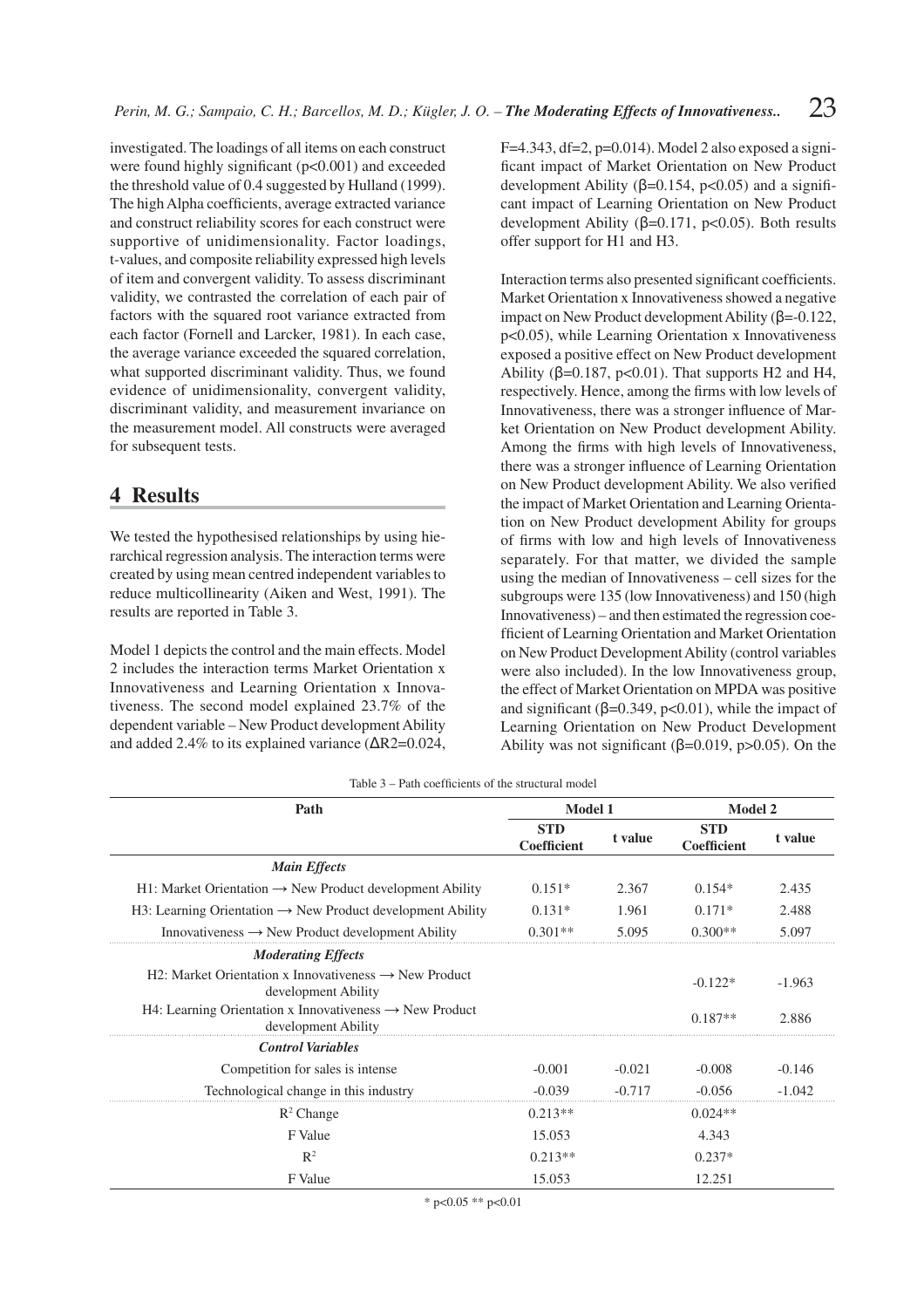other hand, Market Orientation yielded no significant impact on New Product development Ability (β=0.018, p>0.05) and Learning Orientation presented a strong effect on New Product development Ability (β=0.308,  $p<0.01$ ) in the group with high Innovativeness firms.

Figure 1 depicts the relationship between Market Orientation and New Product development Ability, besides the relationship between Learning Orientation and New Product development Ability, both with the moderating action of innovation.



Figure 1 – Graphical Presentations of the Interactions

## **5 Conclusions and managerial implications**

The marketing literature has dealt with organizational learning closely linked to the Market Orientation construct (Day, 1994; Sinkula, 1994; Slater and Narver, 1995; Dickson, 1996; Sinkula, Baker and Noordewier, 1997; Hurley and Hult, 1998; Baker and Sinkula, 1999). Slater and Narver (1995:67) state that "market orientation is by heritage a learning orientation". Dickson (1996) argues that only learning enables firms to maintain a competitive advantage in the long term through continuous processing of market information at a speed greater than that of competitors. Baker and Sinkula (1999) argue that there is a synergy effect of Learning Orientation and Market Orientation on business performance. To Hurley and Hult (1998) there is a relationship between Learning Orientation and Market Orientation and those with innovation. Farrell (2000) discusses the development of the learning organization oriented towards the market.

From a Market Orientation perspective, the theoretical framework of organizational learning can be seen as an important source of concepts for its implementation, especially considering the ability to learn faster than competitors as the only sustainable competitive advantage (Wei and Atuahene-Gima, 2009). In the context of Market Orientation, Learning Orientation is valuable to the organization, since it encourages the focus on

understanding and meeting customer's needs (not only the expressed but also the latent) through new product offerings and services. Hence, Learning Orientation promotes new ways of working in the business (Baker and Sinkula, 2007). This condition leads the firm to better outcomes such as the success of new products, customer retention, superior growth and profitability (Rhee et al., 2010).

The marketing literature suggests commonalities and differences on how constructs affect Learning Orientation and Market Orientation in relation to the ability to successfully develop new products. The findings in this study reinforce some of these similarities and differences. In terms of similarity, there is a significant volume of theory suggesting that the constructs of Learning Orientation and Market Orientation focus on how to acquire knowledge about the market and use it to achieve higher levels of performance (Baker and Sinkula, 2005 and 2007), supporting the importance of constructs to the success of new products (Atuaheme-Gima, 1996; Lukas and Ferrel, 2000; Farrell, 2000; Rhee et al., 2010). Support for hypotheses H1 and H3 in this study are aligned with this theoretical view. Hence, companies aimed at developing new products need to have market-oriented behaviours in order to generate, disseminate and respond to market information (Kohli and Jaworski, 1990). It facilitates the connection with current and potential customers and helps understanding the competitive dynamics of the market, a basic requirement when launching new products. Similarly,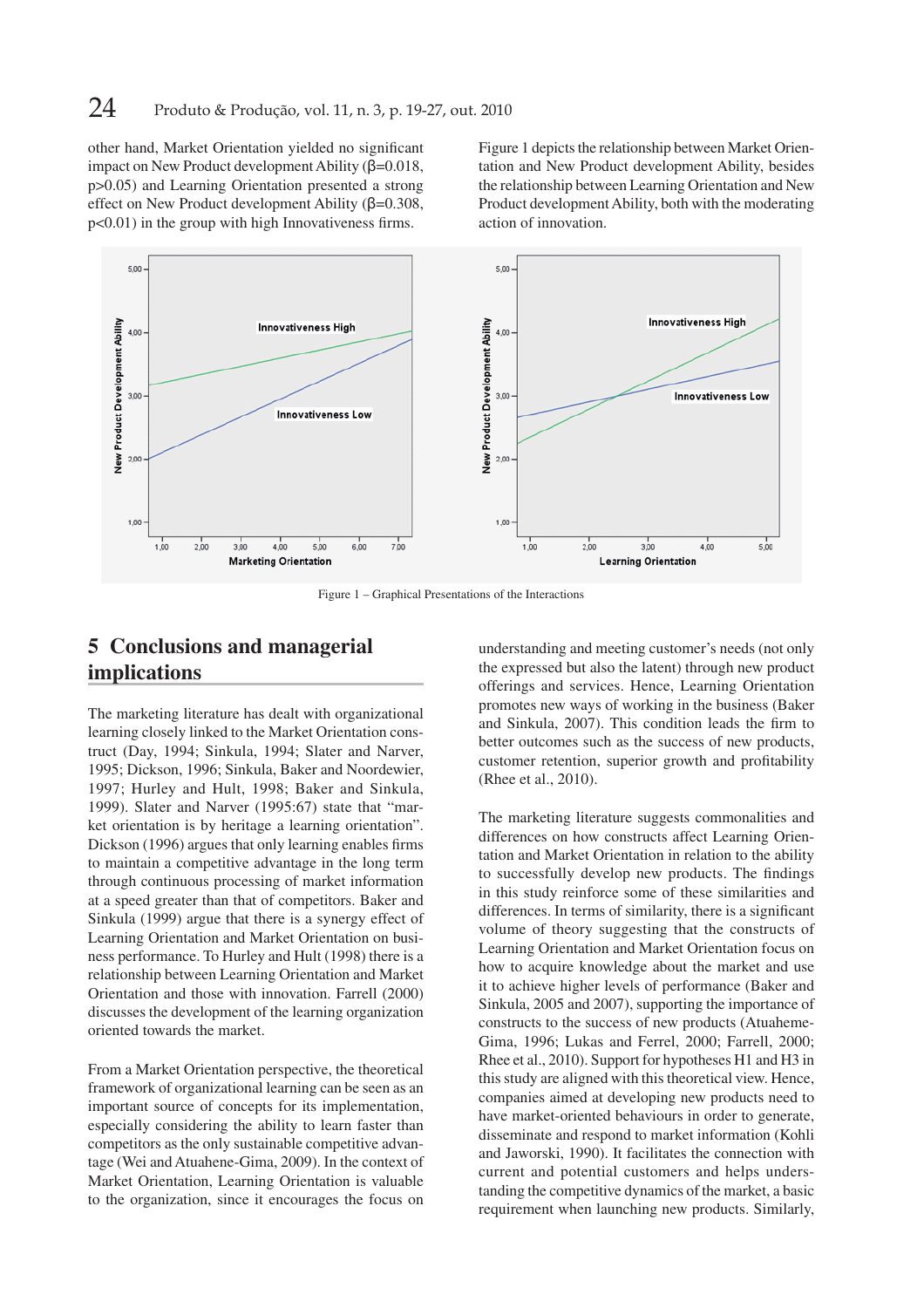companies engaged in processes of organizational learning usually develop a culture of understanding and discussing the up-to-date theories. Organizational members are therefore constantly encouraged to discuss and challenge the norms that guide the processing, the use of market information and the actions of the firm, which lately encourages innovation.

In terms of differences, several studies indicate that the importance of Learning Orientation and Market Orientation for new products success is somehow dependent and moderated by factors such as competitive intensity and market turbulence, but also by the Innovativeness context (Lukas and Ferrell, 2000; Mavondo et al., 2005; Menguc and Auh, 2006; Wei and Atuahene-Gima, 2009; Augusto and Coelho, 2009). Aligned with these authors, our hypotheses H2 and H4 help to understand different contexts that would encourage one or another construct (i.e., either Market Orientation or Learning Orientation) in the New Product development Ability. While Market Orientation emphasises knowledge on actual markets, Learning Orientation promotes a wider knowledge (i.e., not only based on the market). Learning Orientation also promotes "generative learning", whilst Market Orientation provides "adaptive learning" (Baker and Sinkula, 2007). Thus, the focus of knowledge acquisition of Market Orientation is based on the market, especially on customers and competitors, while Learning Orientation sources are internally and externally broader.

Further, as depicted in hypothesis H2, a deep knowledge about the market as well as responses aligned with the scope of competitive intelligence is absolutely necessary for the New Product development Ability in low Innovativeness environments. However, in line with our hypothesis H4, in environments where the Innovativeness is high (and innovations tend to occur in a radical way) it is necessary a certain knowledge and culture promoted by Learning Orientation, extrapolating current and latent market knowledge. A new organizational attitude is therefore required, stimulating the development of new skills and driving the firm beyond traditional ways of competition.

Finally, a possible explanation for these results were pointed out by Augusto and Coelho (2009:98): "a firmoriented towards innovation values change, and encourages risk-taking and creativity, making employees feel [...] more likely to be open-minded and think outside the box, generating breakthrough rather than incremental concepts". Hence, firms with a high level of Innovativeness tend to reinforce Learning Orientation in the New Product development Ability process and focus on radical innovation (Sivadas and Dwyer, 2000). In contrast, firms with low level of Innovativeness will prioritize incremental innovations (Baker and Sinkula, 2007) and will drive their New Product Development Ability

process towards Market Orientation (Christensen and Bower, 1996; Lukas and Ferrell, 2000).

### **References**

AIKEN, L. S. and WEST, S. G. (1991). *Multiple Regression: Testing and Interpreting Interactions*. Newbury Park, CA: Sage Publications.

ARMSTRONG, J. S., and OVERTON, T. S. (1977). Estimating Nonresponse Bias in Mail Surveys. *Journal of Marketing Research*, 14(3), 396-402.

ATUAHENE-GIMA, K. (1996). Market Orientation and Innovation. *Journal of Business Research*, 35(2), 93-103.

ATUAHENE-GIMA, K. (2005). Resolving the Capability-Rigidity Paradox in New Product Innovation. *Journal of Marketing*, 69(4), 61-83.

ATUAHENE-GIMA, K., SLATER, S. F., and OLSON, E. M. (2005). The Contingent Value of Responsive and Proactive Market Orientations for New Product Program Performance. *Journal of Product Innovation Mana gement*, 22(6), 464-482

AUGUSTO, M., and COELHO, F. (2009). Market orientation and new-to-the-world products: Exploring the moderating effects of innovativeness, competitive strength, and environmental forces. Industrial Marketing Management, 38(1), 94-108.

BAKER, J. M., and SINKULA, W. E. (1999). The synergetic effect of Market Orientation and learning orientation on Organizational Performance. Journal of the Academy of Marketing Science, 27(4), 411-27.

BAKER, W. E., and SINKULA, J. M. (2005). Market Orientation and the New Product Paradox. *The Journal of Product Innovation Management*, 22(6), 483-502.

BAKER, W. E., and SINKULA, J. M. (2007). Does Market Orientation Facilitate Balanced Innovation Programs? An Organizational Learning Perspective. *Journal of Product Innovation Management*, 24(4), 316-334.

BARNEY, Jay. (1991). Firm Resources and Sustained Competitive Advantage. *Journal of Management*, 17(1), 99-120.

CALANTONE, R.J., CAVUSGIL, S.T., and ZHAO, Y. (2002). Learning orientation, firm innovation capability, and firm performance, *Industrial Marketing Management, 31*(6), 515-524.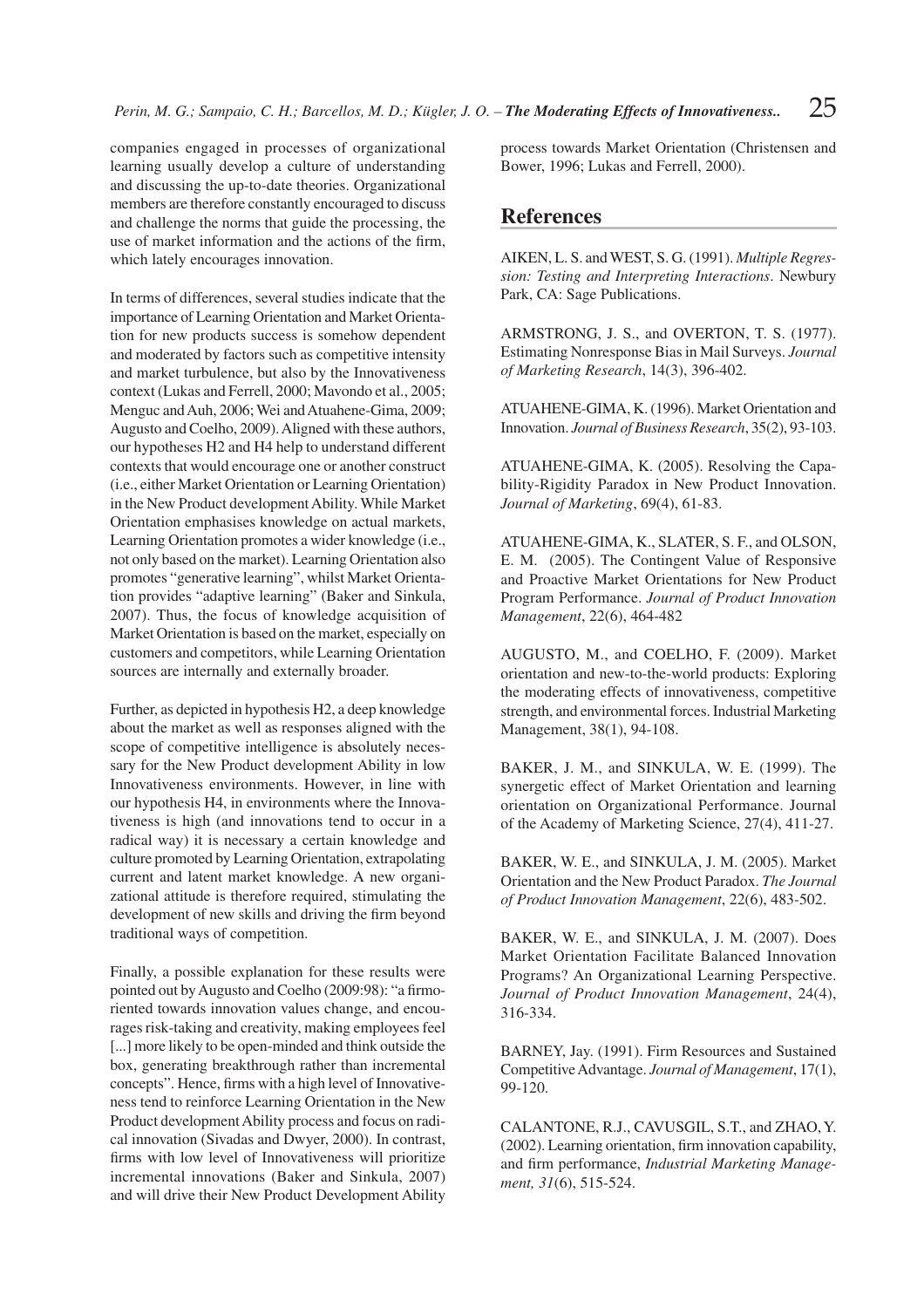**26** Produto & Produção, vol. 11, n. 3, p. 19-27, out. 2010

CHANDY, R.K. and TELLIS, G.J. (1998). Organizing for radical product innovation: The overlooked role of willingness to cannibalize, *Journal of Marketing Research, 35*(4), 474-487.

CHRISTENSEN, C. M. and BOWER, J. L. (1996). Customer Power, Strategic Investment, and the Failure of Leading Firms. Strategic Management Journal, 17 (3), 197-218.

CLAYCOMB, C., & GERMAIN, R. (1997). Organizational Learning and Performance: an Empirical Test. *In Proceedings of American Marketing Association Winter Educators' Conference* (pp. 94-100). St. Petersburg, FL: AMA.

CROSSAN, M.M., LANE, H.W., and WHITE, R.E. (1999). An organizational learning framework: from intuition to institution. *Academy of Management Review*, *24,* 522-537.

DAY, G. S. (1994). Continuous Learning About Markets. California Management Review, 36(4), 9-31.

DICKSON, P. R. (1996). The static and dynamic mechanics of competition: a comment on Hunt and Morgan's Comparative Advantage Theory. Journal of Marketing, 60(3), 102-106.

DILLON, William R., THOMAS, J. MADDEN, Neil H. Firtle (1994). Marketing Research in a Marketing Environment. St. Louis: Times Mirror.

FARRELL, M. A. (2000). Developing a Market-Oriented Learning Organisation. Australian. *Journal of Mana gement*, 25(2), 201-222.

FORNELL, Claes and LARCKER, David F. (1981). Evaluating Structural Equation Models with Unobservable Variables and Measurement Error. *Journal of Marketing Research*, 18(1), 39-51.

GOTTELAND, D., and BOULE, J. M. (2006). The market orientation-new product performance relationship: redefining the moderating role of environmental conditions. *International Journal of Research in Marketing*, 23(2), 171-185.

HAN, J. K., KIM, N., and SRIVASTAVA, R. K. (1998). Market orientation and organizational performance: is innovation a missing link?. *Journal of Marketing*, 62(4), 30-45.

HOOLEY, G. J., GREENLEY, G.E., FAHY, J. and CADOGAN, J.W. (2001). Market-focused Resources, Competitive Positioning, and Firm Performance. J*ournal of Marke ting Management,* 17 (5-6), 503-520.

HOOLEY, G. J.; GREENLEY, G. E., CADOGAN, J. W.; and FAHY, J. (2005). The performance impact of marketing resources. *Journal of Business Research,* 58(1), 18-36.

HOOLEY, G.J., MÖLLER, K. and BRODERICK, A.J. (1998). Competitive positioning and the resource-based view of the firm. *Journal of Strategic Marketing*, 6(2), 97-115.

HULLAND, J. (1999). Use of Partial Least Squares (PLS) in Strategic Management Research: A Review of Four Recent Studies. *Strategic Management Journal*, 20(2), 195-202.

HULT, G.T.M., HURLEY, R.F., and KNIGHT, G.A. (2004). Innovativeness: Its antecedents and impact on business performance, *Industrial Marketing Management, 33*, 429-438.

HUNT, S. D., and MORGAN, R. M. (1995). The Comparative-Advantage Theory of Competition. Jour*nal of Marketing,* 59(2), 1–15.

HURLEY, R. F., & HULT, G. T. M. (1998). innovation, market orientation, and organizational learning: an integration and empirical examination. *Journal of Marketing,* 62(3), 42-54.

IYER, G.R., LAPLACA, P.J. and SHARMA, A. (2006). Innovation and new product introductions in emerging markets: Strategic recommendations for the Indian market. *Industrial Marketing Management,* 35(3), 373-382.

JAWORSKI, Bernard J. and KOHLI, Ajay K. (1993). Market Orientation: Antecedents and Consequences. *Journal of Marketing,* 57(3), 53–70

KOHLI, A. K., and JAWORSKI, B. J. (1990). Market orientation: the construct, research propositions, and managerial implications. *Journal of Marketing*, 54(2), 1−18.

LAFFERTY, B., and HULT, G. T. M. (2001). A synthesis of contemporary market orientation perspectives. *European Journal of Marketing,* 35(1-2), 92−109.

LUKAS, B. A., and FERRELL, O. C. (2000). The effect of market orientation on product innovation. *Journal of the Academy of Market Science,* 28(2), 239−247.

MAVONDO, F.T., CHIMHANZI, J., STEWART, J. (2005). Learning orientation and market orientation: relationship with innovation, human resource practices and performance. *European Journal of Marketing*, 39(11-12), 1235-1263.